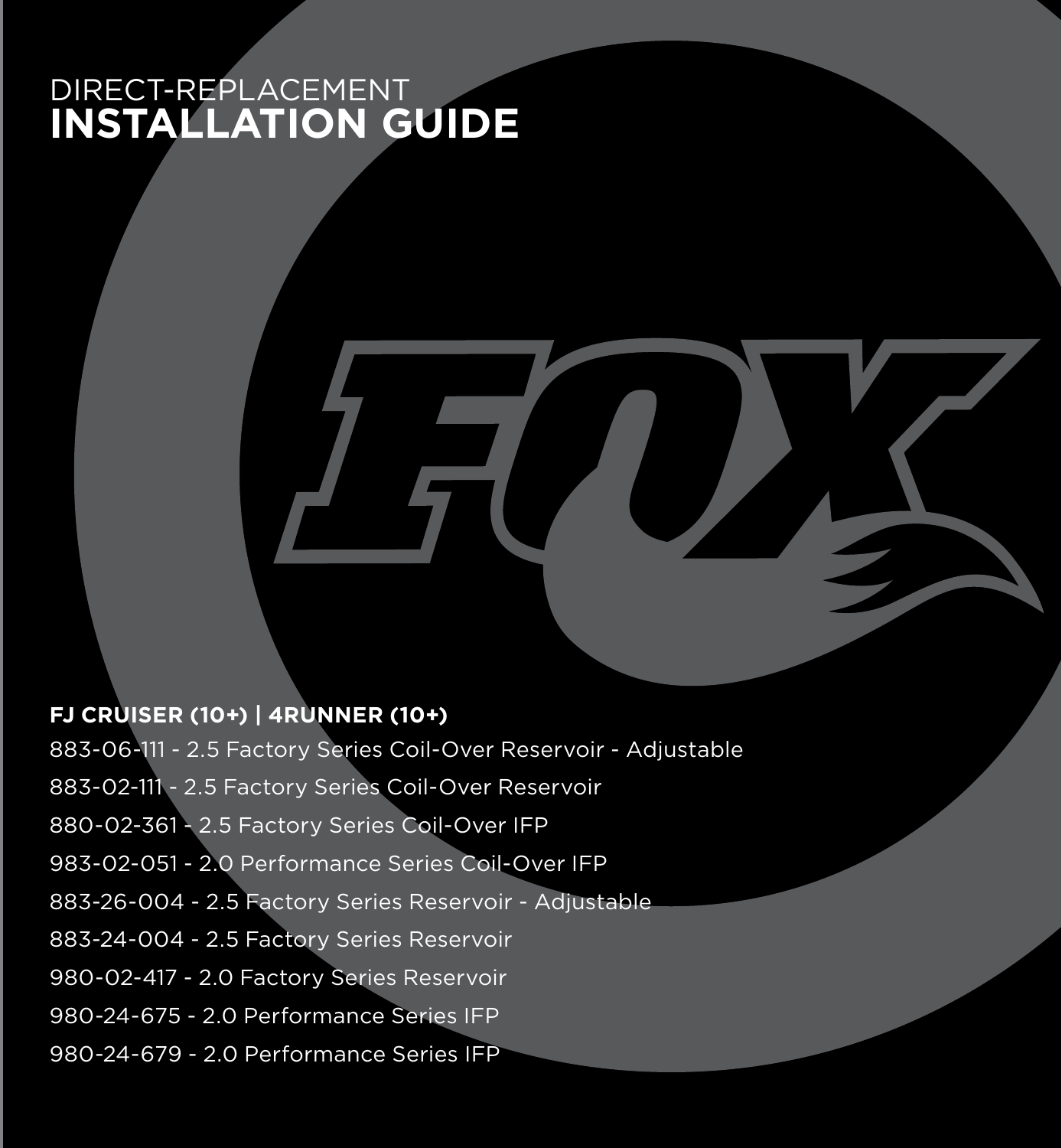



# **INSTALLATION GUIDE**

#### **FJ CRUISER (10+) | 4RUNNER (10+)**

883-06-111 - 2.5 Factory Series Coil-Over Reservoir - Adjustable

883-02-111 - 2.5 Factory Series Coil-Over Reservoir

880-02-361 - 2.5 Factory Series Coil-Over IFP

983-02-051 - 2.0 Performance Series Coil-Over IFP

883-26-004 - 2.5 Factory Series Reservoir - Adjustable

883-24-004 - 2.5 Factory Series Reservoir 980-02-417 - 2.0 Factory Series Reservoir 980-24-675 - 2.0 Performance Series IFP 980-24-679 - 2.0 Performance Series IFP

\*FOX's Long Travel kits MUST be used with aftermarket upper control arms ("UCA"). Please refer to the UCA manufacturer for UCA installation.

Thank you for choosing FOX directreplacement, coil-over shocks for your vehicle. FOX products are designed, tested, and manufactured by the finest professionals in the industry.

FOX recommends that you become completely familiar with the handling characteristics of your modified vehicle before operating it under rigorous conditions, helping to avoid potential rollover situations and other loss of control events. FOX further recommends that you use appropriate protective equipment at all times when operating your vehicle.

To achieve the best performance and product longevity, periodic service and maintenance is required. Please refer to the Service and Upgrades section for more information.

### **WARNINGS**

- FOX direct-replacement, coil-over shocks should always be installed as a pair for maximum performance.
- Proper installation and service procedures are essential for the safe and reliable installation of chassis parts, requiring the experience and tools specially designed for this purpose. Installation and maintenance procedures for this product must be performed by a qualified service technician, to avoid potentially unsafe vehicle handling characteristics, which may result in SERIOUS INJURY or DEATH.
- Modifying your vehicle's suspension will change the handling characteristics of your vehicle. Under certain conditions, your modified vehicle may be more susceptible to loss of control or rollover, which can result in SERIOUS INJURY or DEATH. Thoroughly familiarize yourself with the modified vehicle handling characteristics before any rigorous vehicle operation. Wear body protective gear including head protection when appropriate.

Installation of vehicle roll bars or cage is highly recommended.

- FOX direct-replacement, coil-over remote reservoir shocks are gascharged and are highly pressurized. Placing shocks in a vise or clamp, applying heat, or attempting to open or service the shock without the proper tools and training can result in SERIOUS INJURY or DEATH. Do not attempt to modify, puncture or incinerate a FOX direct-replacement, coil-over shock absorber.
- Any attempt to misuse, misapply, modify, or tamper with any FOX product voids any warranty and may result in SERIOUS INJURY or DEATH.

#### **GUIDELINES**

- Always use a chassis lift for the installation of shocks, and make certain that the raised vehicle is securely attached to the lift to prevent the vehicle from slipping, falling, or moving during the installation process.
- DO NOT install any FOX product without the necessary special tools. expertise and chassis lift, or you will subject yourself to the risk of SERIOUS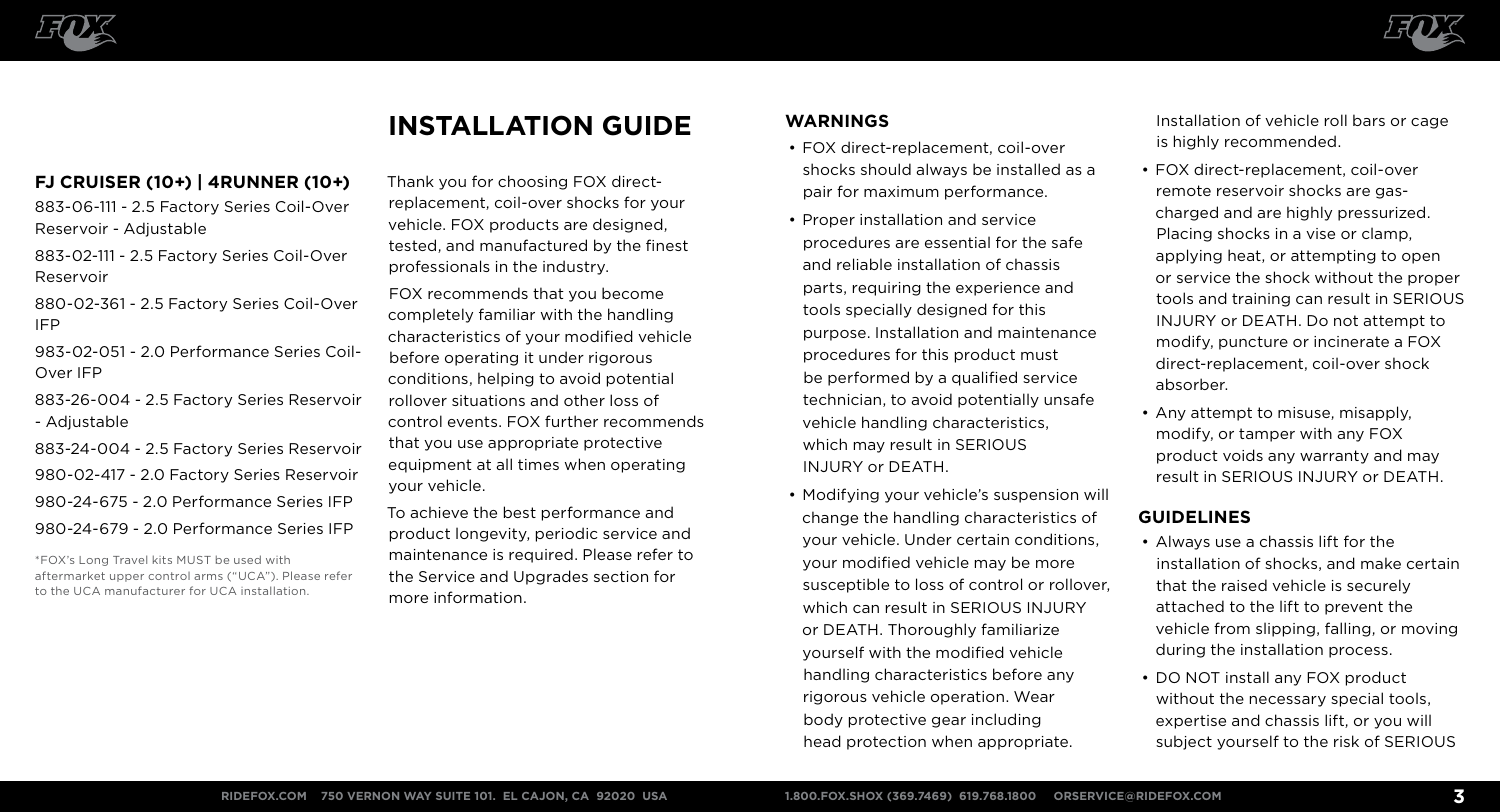



INJURY or DEATH. If you elect to not use a chassis lift (which election may result in SERIOUS INJURY or DEATH), ensure that the vehicle is on level ground, that all tires on the ground during installation are blocked to prevent vehicle movement, that at least two tires are on the ground at all times, and that adequately secured jack stands are used to support the vehicle. NEVER get under the vehicle until you have checked to ensure that the vehicle will be stable during installation.

- FOX direct-replacement, coil-over shocks are designed to fit your vehicle's shock mounts with no modifications with the exception of reservoir placement on specific models and applications.
- To adjust the ride height, first lift the vehicle (refer to the INSTALLATION GUIDELINES for instructions on how to properly lift the vehicle). After properly lifted, loosen the pinch bolt securing the main spring retainer (Loosen bolt until it spins freely, DO NOT remove bolt!). Using a spanner wrench, adjust the main spring retainer as required. If shocks have locking rings, loosen

the top lock ring and adjust main spring retainer as needed. Once set, retighten the top lock ring against the main spring retainer. IT IS HIGHLY RECOMMENDED TO USE A SPRING COMPRESSOR WHEN MAKING ANY TYPE OF PRE LOAD ADJUSTMENT

#### **INSTRUCTIONS - FRONT**

Medium-strength thread-lock (blue Loctite®) is recommended on all bolts.

- 1. Please read the installation guidelines for instructions on how to properly lift and secure the vehicle.
- 2. Record the front vehicle ride height to ensure proper lift is attained after kit is installed. You will be able to make preload adjustments if needed once the shock assembly is installed. (Spanner wrench required) READ INSTALLATION GUIDELINES ON HOW TO PROPERLY ADJUST PRELOAD
- 3. Remove both front wheels.
- 4. Remove the vehicle skid plate.
- 5. Disconnect the sway bar from the spindle on both sides of the vehicle. Remove the (4) bolts that secure the





Fig. 2: Driver side hose orientation

sway bar to the vehicle frame. Move sway bar forward to allow clearance for shock removal/installation.

- \*For models equipped with Toyotas Kinetic Dynamic Suspension System (KDSS). Support the hydraulic ram on the driver side of sway bar with a jack, then remove the (4) bolts securing the sway bar to the lower control arms.
	- 6. Disconnect both outer tie rod ends at the spindle steering arm for removal/installation clearance.
- 7. Remove the top (3) nuts (Fig. 1) that secure the stock shock assembly to the vehicle. DO NOT remove center nut; doing so will release the spring from the stock assembly and could result in SERIOUS INJURY or DEATH!
- 8. Remove the (1) bolt connecting the shock to the lower control arm. (Do not discard bolt and nut, as it will be used with your new FOX coil-over assembly)
- 9. Remove the stock shock assembly. You may need to use a pry bar to pull on the upper control arm and lower the suspension to allow removal and installation of your shock assembly. Be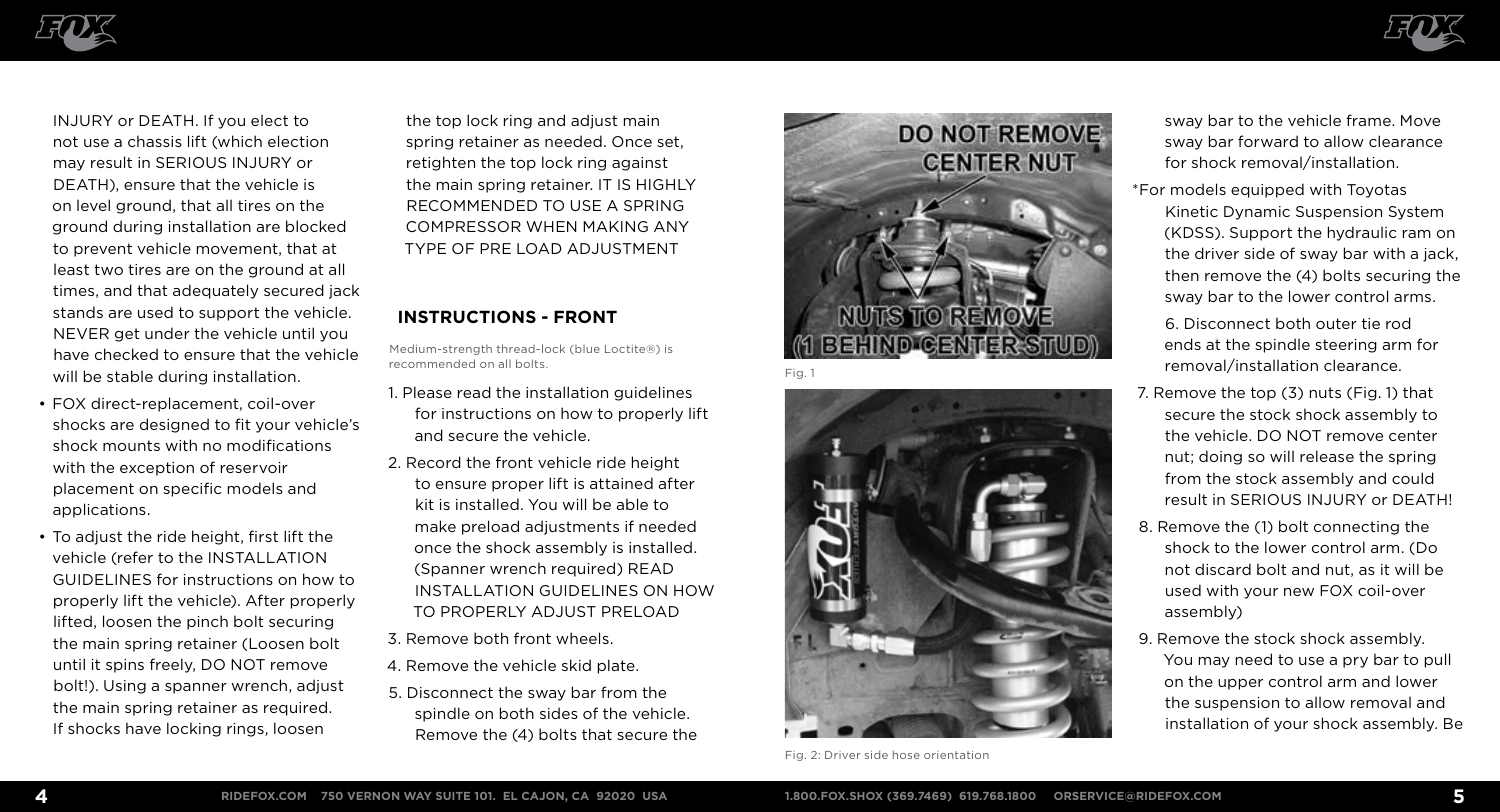





Fig. 3: Driver side sway bar relocation spacer



careful to not to damage any brake lines or electrical wires.

- 10. Install the new FOX coil-over assembly. With remote reservoir models make sure that the hoses are facing outward and towards the front of the vehicle (Fig.2). Connect the top shock hat to the vehicle with the provided washers and bolts or nuts (Depending on shock model). Tighten all three bolts or nuts to 24 ft\*lbs.
- 11. Connect the shock to the lower control arm using stock bolt and nut. On 2.5 Factory Series models install longer spacer towards the front of the vehicle, torque to factory specifications.
- 12. For non-KDSS vehicle models with 2.5 Factory Series, install the new sway bar relocation spacers to existing sway bar mounting location with the stock bolts (Fig. 3). On external reservoir models install reservoir bracket between the new sway bar relocation spacer and vehicle frame. Slide bracket against side of vehicle frame, torque bolts to factory specifications.
- \* For non-KDSS models, it is optional to utilize the holes in the sides of Fig. 4: Driver side reservoir bracket reservoir bracket to additionally

secure reservoir bracket to vehicle frame. Use the supplied 3/8" self tapping screws to secure bracket to pre existing holes in vehicle frame. If vehicle frame does not have pre existing holes, mark and drill a 21/64" pilot before installing the 3/8" self tapping screws (Fig. 4)

13. For models equipped with KDSS, you will not use sway bar relocation spacers. For external reservoir models with KDSS, install reservoir brackets as shown (Fig. 4). It is necessary to remove rubber guard on driver side, exposing KDSS lines and bracket. You will need to cut the factory bracket in order to install the new reservoir bracket. Cut the bracket as shown in (Fig. 5) or grind the welds to remove. After the factory bracket has been cut, utilize the pre existing holes in the vehicle frame to locate bracket. Use the supplied 3/8" self tapping screws to secure bracket to pre existing holes in vehicle frame. If vehicle frame does not have pre existing holes, mark and drill a 21/64" pilot before installing the 3/8" self tapping screws (Fig. 4)



Fig. 5: Factory bracket removal for KDSS models



Fig. 6: Skid plate brace spacers

14. On external reservoir models, mount the reservoir onto the reservoir bracket with the supplied hose clamps. Utilize the slots in the bracket to locate the clamps. Do not feed the clamps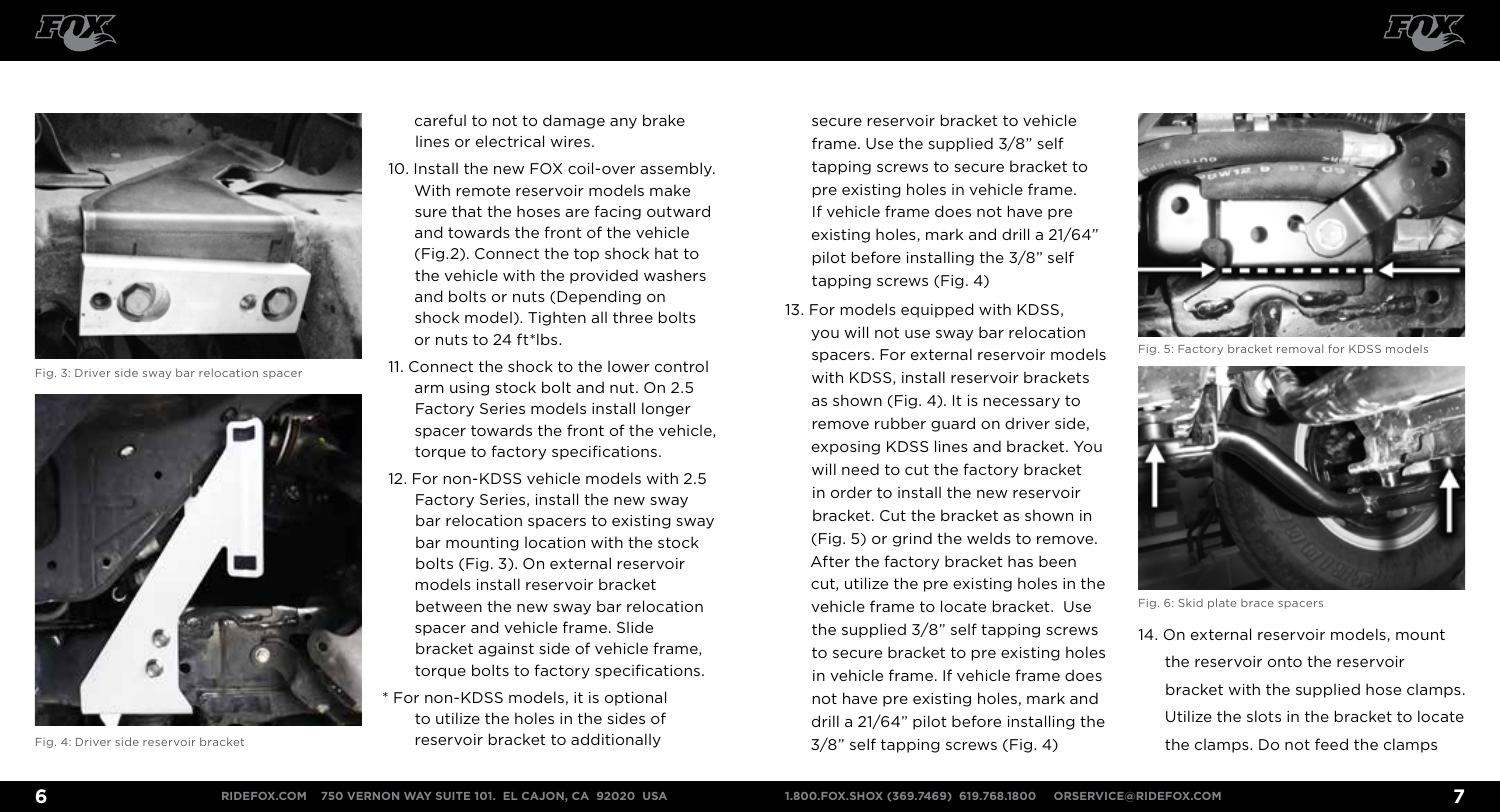



through the slots in the brackets. (Fig. 2)

- 15. For non-KDSS models, reinstall sway bar onto the new relocation spacers using the supplied 3/8'' bolts and washers. Torque to 24 ft\*lbs. Connect the sway bar to both spindles and torque to factory specifications.
- \* Some vehicle models may require removal of skid plate braces for installation of spacers for sway bar clearance. If there is a clearance issue between the sway bar and skid plate braces, install the (4) supplied spacers between the vehicle frame and braces as shown (Fig. 6), secure using the supplied longer bolts.
- 16. Reinstall outer tie rod ends to spindle steering arm, torque to factory specifications.
- 17. For KDSS models, reinstall wheels and torque to factory specifications. Lower the vehicle to the ground. Reattach sway bar, first securing passenger side with (2) bolts onto the lower control arm. Using a jack, compress the hydraulic ram on the driver side and
- reattach using the remaining (2) bolts. Torque all (4) bolts securing sway bar to factory specifications.
- 18. Reinstall skid plate. Torque to factory specifications.
- 19. Check that the suspension has proper clearance by steering completely in both directions.
- 20. Reinstall front wheels and torque to factory specifications.
- 21. Set vehicle back on the ground and drive it back and forth several feet to allow the suspension to settle. Now measure ride height and make adjustments if necessary. READ INSTALLATION GUIDELINES ON HOW TO PROPERLY ADJUST PRELOAD
- 22. It is highly recommended that you have your wheel alignment checked.

### **INSTRUCTIONS - REAR**

Medium-strength thread-lock (blue Loctite®) is recommended on all bolts.

- 1. Please read the installation guidelines for instructions on how to properly lift and secure the vehicle.
- 2. Remove rear wheels from vehicle.
- 3. Remove the stock shocks. (Do not discard lower bolt as it will be used with your new FOX shock).
- 4. Connect the Fox shock to the top vehicle mount with a stem bushing and washer on top and bottom, hand tighten. For remote reservoir models make sure that hoses are facing outward and toward rear of vehicle (Fig. 8).
- 5. Install the supplied rubber spacer onto the vehicle lower mount and then connect Fox shock to the mount using factory bolt. Torque to factory specifications.
- 6. Tighten top locking nut until 5/8'' of total stem is showing.
- 7. On external Reservoir models, install the reservoir bracket with the (3) holes downward toward the bottom of vehicle frame approximately 16.5''



Fig. 7: Passenger side reservoir bracket mounting



Fig. 8: Driver side

from factory bump stop brace with the top edge of the bracket being flush with the top of the vehicle frame. Mark the center hole and drill a 7/32'' pilot hole then secure the reservoir bracket to the fame with one of the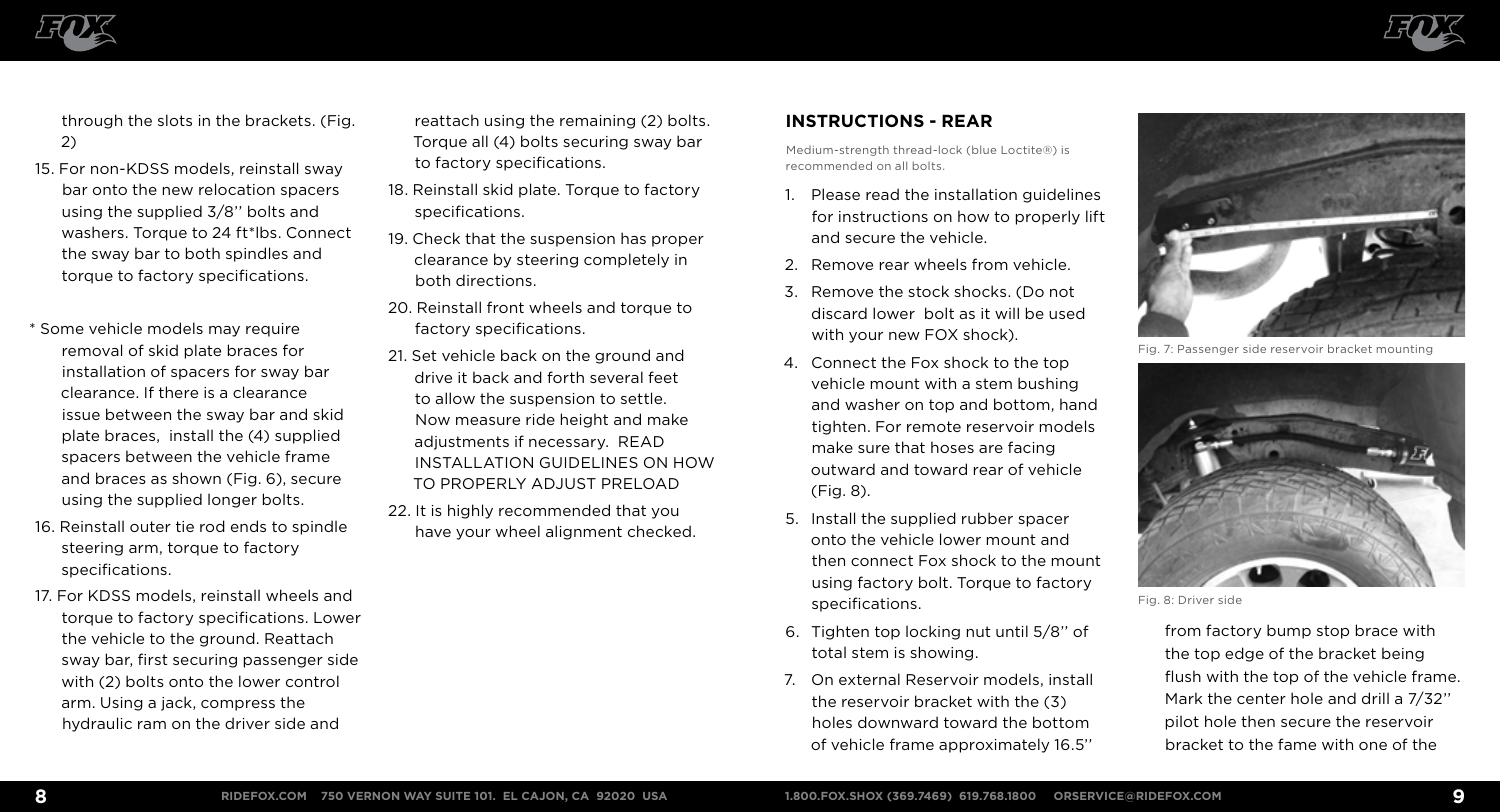



supplied 1/4'' self tapping screws. Repeat marking and drilling the front hole and installing self tapping screw (Fig. 7). NOTE: Driver side will require some trimming of plastic liner in order to fit reservoir.

- 8. Mount reservoir to the brackets using the supplied clamps. Utilize the slots in the bracket to locate the clamps. Do not feed the clamps through the slots in the brackets (Fig. 2).
- 9. Check that suspension has proper clearance.
- 10. Reinstall rear wheels and torque to factory specifications.

#### **FOX LIMITED WARRANTY**

FOX Factory, Inc., a California corporation having offices at 130 Hangar Way, Watsonville, CA 95076 ("FOX"), makes the following LIMITED WARRANTY with respect to its suspension products: LIMITED ONE (1) YEAR WARRANTY ON

SUSPENSION PRODUCTS

Subject to the limitations, terms and conditions hereof, FOX warrants, to the original retail owner of each new

FOX suspension product, that the FOX suspension product, when new, is free from defects in materials and workmanship. Unless otherwise required by law, this warranty expires one (1) year from the date of the original FOX suspension product retail purchase from an authorized FOX dealer or from a FOX authorized Original Equipment Manufacturer where FOX suspension is included as original equipment on a purchased vehicle. If law requires a warranty duration of greater than one (1) year, then, subject to the other provisions hereof, this warranty will expire at the end of the minimum warranty period required by such law.

#### **TERMS OF WARRANTY**

This warranty is conditioned on the FOX suspension product being operated under normal conditions and properly maintained as specified by FOX. This warranty is only applicable to FOX suspensions purchased new from an authorized FOX source and is made only to the original retail owner of the new FOX suspension product and is not transferable to subsequent owners. This warranty is void if the FOX suspension

product is subjected to abuse, neglect, improper or unauthorized repair, improper or unauthorized service or maintenance, alteration, modification, accident or other abnormal, excessive, or improper use.

Should it be determined by FOX in its sole and final discretion, that a FOX suspension product is covered by this warranty, it will be repaired or replaced, by a comparable model, at FOX's sole option, which will be conclusive and binding. THIS IS THE EXCLUSIVE REMEDY UNDER THIS WARRANTY. ANY AND ALL OTHER REMEDIES AND DAMAGES THAT MAY OTHERWISE BE APPLICABLE ARE EXCLUDED, INCLUDING, BUT NOT LIMITED TO, INCIDENTAL OR CONSEQUENTIAL DAMAGES OR PUNATIVE DAMAGES.

This limited warranty does not apply to normal wear and tear, malfunctions or failures that result from abuse, improper assembly, neglect, alteration, improper maintenance, crash, misuse or collision. This limited warranty gives the consumer specific legal rights. The consumer may also have other legal rights which vary from state to state or country to country.

Some states and countries do not allow the exclusion or limitation of incidental or consequential damages or warranties, and if dictated by law the above limitations or exclusions may not apply to you. If it is determined by a court of competent jurisdiction that a certain provision of this limited warranty does not apply, such determination shall not affect any other provision of this limited warranty and all other provisions shall remain in full effect.

THIS IS THE ONLY WARRANTY MADE BY FOX ON ITS SUSPENSION PRODUCTS AND COMPONENTS, AND THERE ARE NO WARRANTIES WHICH EXTEND BEYOND THE DESCRIPTION HEREIN. ANY WARRANTIES THAT MAY OTHERWISE BE IMPLIED BY LAW INCLUDING, BUT NOT LIMITED TO, ANY IMPLIED WARRANTY OF MERCHANTABILITY OR FITNESS FOR A PARTICULAR PURPOSE ARE EXCLUDED.